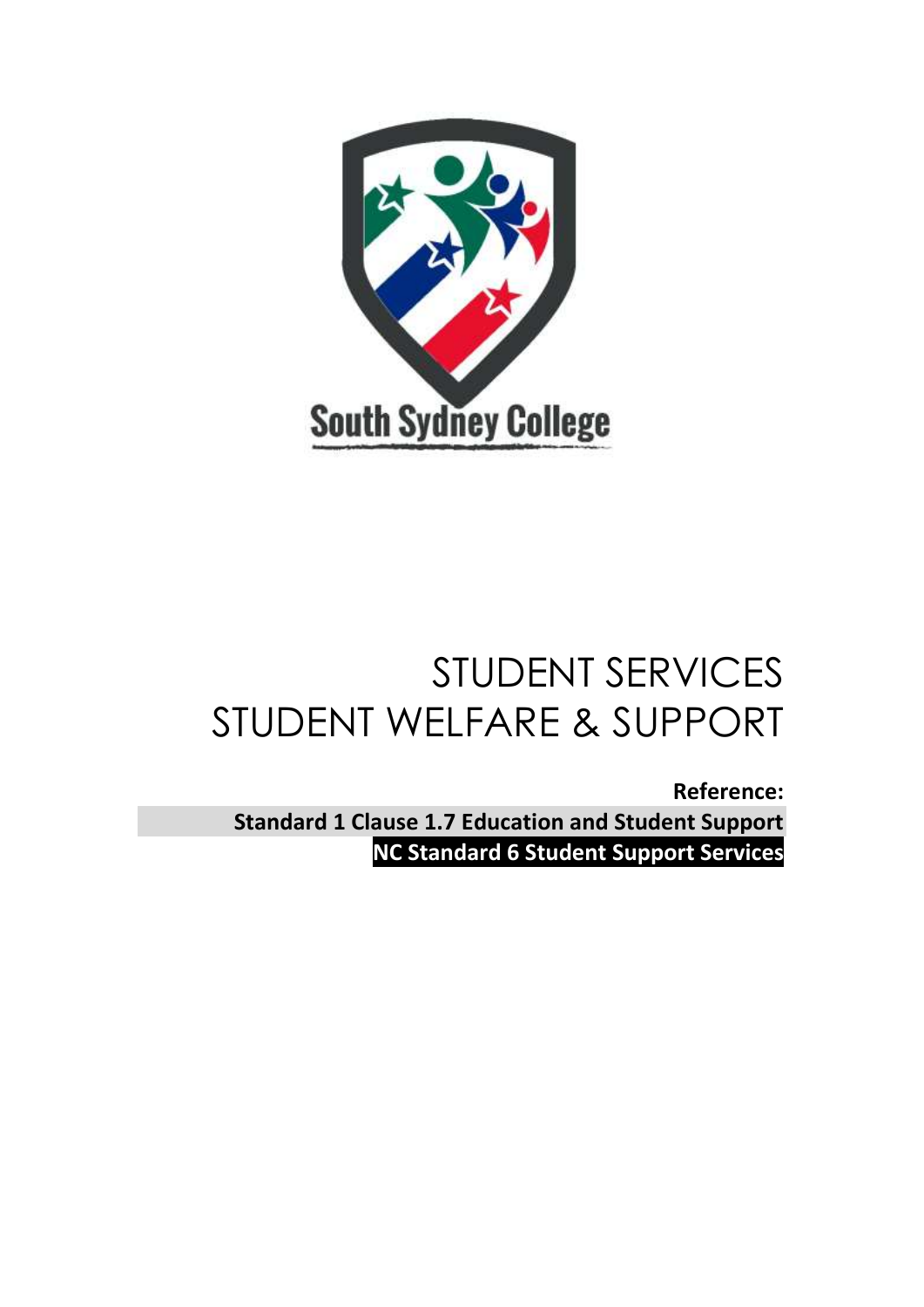

## VERSION HISTORY

| <b>Policy Owner:</b>        |                  |                                                                                                                                                                                |                                                   | Principal |                          |         |  |
|-----------------------------|------------------|--------------------------------------------------------------------------------------------------------------------------------------------------------------------------------|---------------------------------------------------|-----------|--------------------------|---------|--|
| <b>Document Management:</b> |                  |                                                                                                                                                                                |                                                   | Principal |                          |         |  |
| File:                       |                  |                                                                                                                                                                                | POL SS04 Student Services, Welfare & Support v2.0 |           |                          |         |  |
| Last Updated on:            |                  |                                                                                                                                                                                | 10/2018                                           |           | <b>Next Review Date:</b> | 10/2019 |  |
| <b>Changes history</b>      |                  |                                                                                                                                                                                |                                                   |           |                          |         |  |
| Number                      | Dates            |                                                                                                                                                                                | Changes summary                                   |           |                          |         |  |
|                             |                  |                                                                                                                                                                                |                                                   |           |                          |         |  |
|                             |                  |                                                                                                                                                                                |                                                   |           |                          |         |  |
| V2.0                        | October<br>2018  | Quality assurance check across documents with reference to ASQA<br>fact sheets and ESOS Act changes & Explanatory guide,<br>Review & update of the policy after internal audit |                                                   |           |                          |         |  |
| V1.1                        | September        | Quality assurance check across documents with reference to ASQA                                                                                                                |                                                   |           |                          |         |  |
|                             | 2016             | news, ASQA fact sheets and ASQA general directions                                                                                                                             |                                                   |           |                          |         |  |
| v1.0                        | <b>July 2016</b> | New standards for RTO's 2015                                                                                                                                                   |                                                   |           |                          |         |  |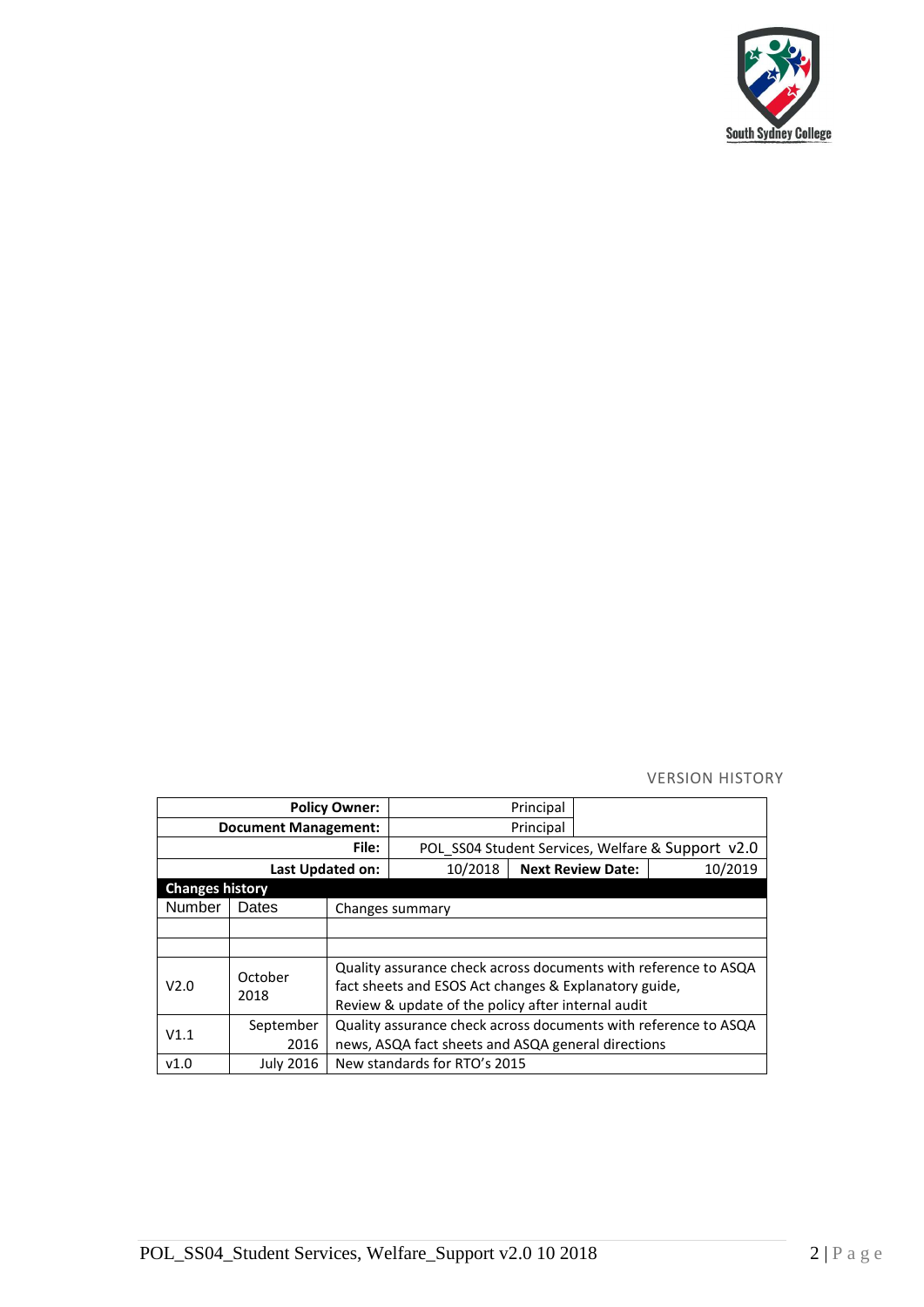

# STUDENT WELFARE, ACADEMIC AND INDIVIDUALSUPPORT

# PURPOSE

South Sydney College will endeavour to support all students to achieve a satisfactory course outcome and enjoy their study experience. We will have extra support services for overseas students so that they have a successful transition to life and study in Australia. We will protect the personal safety of students within our responsibilities under VET Quality Framework and the ESOS Act and National Code.

| Standard 1    | Clause 1.7 Support learners     |
|---------------|---------------------------------|
| NC Standard 6 | <b>Student Support Services</b> |

# IMPLEMENTATION

The **CEO** is ultimately responsible for compliance with legislation and the welfare of students, the staff and the College.

The **Student Services Manager** is the primary contact point for students.

The **Student Services Staff are** responsible for day to day communications and monitoring of student welfare. The staff is trained in policy and procedures and will know when to assist and when to refer on to their supervisor.

The **Principal** will be the primary contact point for academic matters relating to students. **The staff and trainers** are trained in policy and procedures and will know when to assist students in personal and academic matters and wen to refer on to the Student Services team and/or the Principal.

The **trainers** will provide tutorial support and be rostered on at set times to provide this academic tutoring as part of student welfare and education support

The **external counsellor** will be contacted by the SSM as required to provide specialist support that is considered necessary for the student on a case by case basis.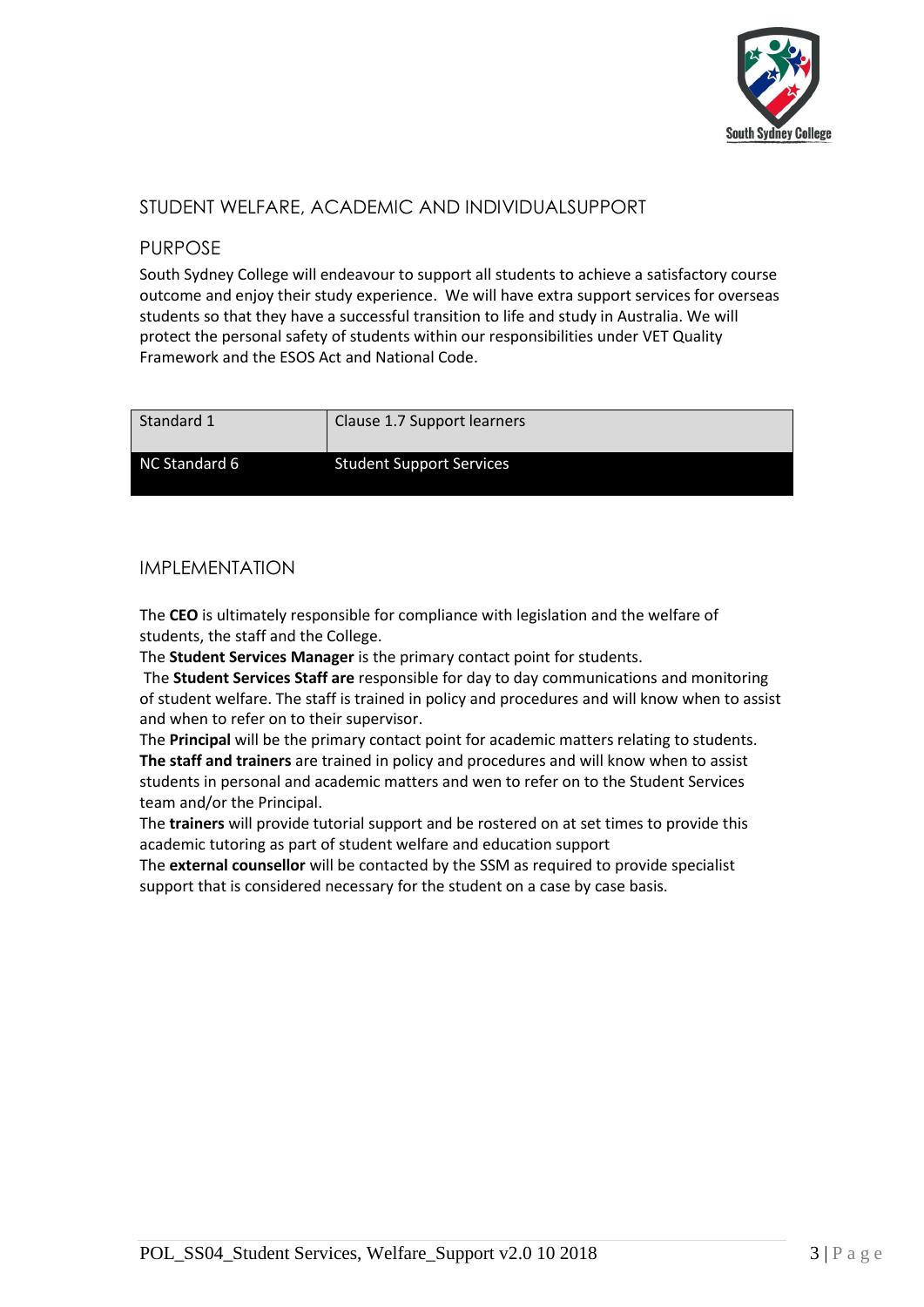

# PROCESS

South Sydney College support students to adjust to study and life in Australia. We recognise that orientation programs and support services provided to all students help them enjoy their time at the College and living in Sydney and will improve the quality of their educational experience.

We have responsibilities to provide access to support services and support staff. We will provide:

## **Orientation program**

The orientation program is offered at least every term, at the start of every new intake in a course and as required.

The orientation program will include information on how to make the most of study at South Sydney College. See the orientation policy and materials.

## **Contact points for students**

The Student Services Manager will be the nominated primary contact person for all student matters.

The Principal will be the nominated contact person for academic matters.

There are staff trained in handling student enquiries

We have a list of names and photos of staff on the notice board.

We have staff at the reception every day who are there to support the students with day to day enquiries and assistance.

We provide email contact for students

## **The website student portal**

The South Sydney College website has a student log in are where students can access answers to the many day to day information enquiries that come through student services area.

Student will be encouraged to use the student portal as the first point of information They can access:

- Their personal details and update contact information
- Their timetables
- Attendance records
- Course progress and results
- Notices to students
- Download of forms

## **Contacts for students adjusting to study and life in Australia**

We provide the orientation We provide information in the handbook and on the noticeboards for:

Travel and transport information Student ID cards Accommodation noticeboard Legal services Emergency services Local doctors and medical and health services Student visa condition relating to course progress and/or attendance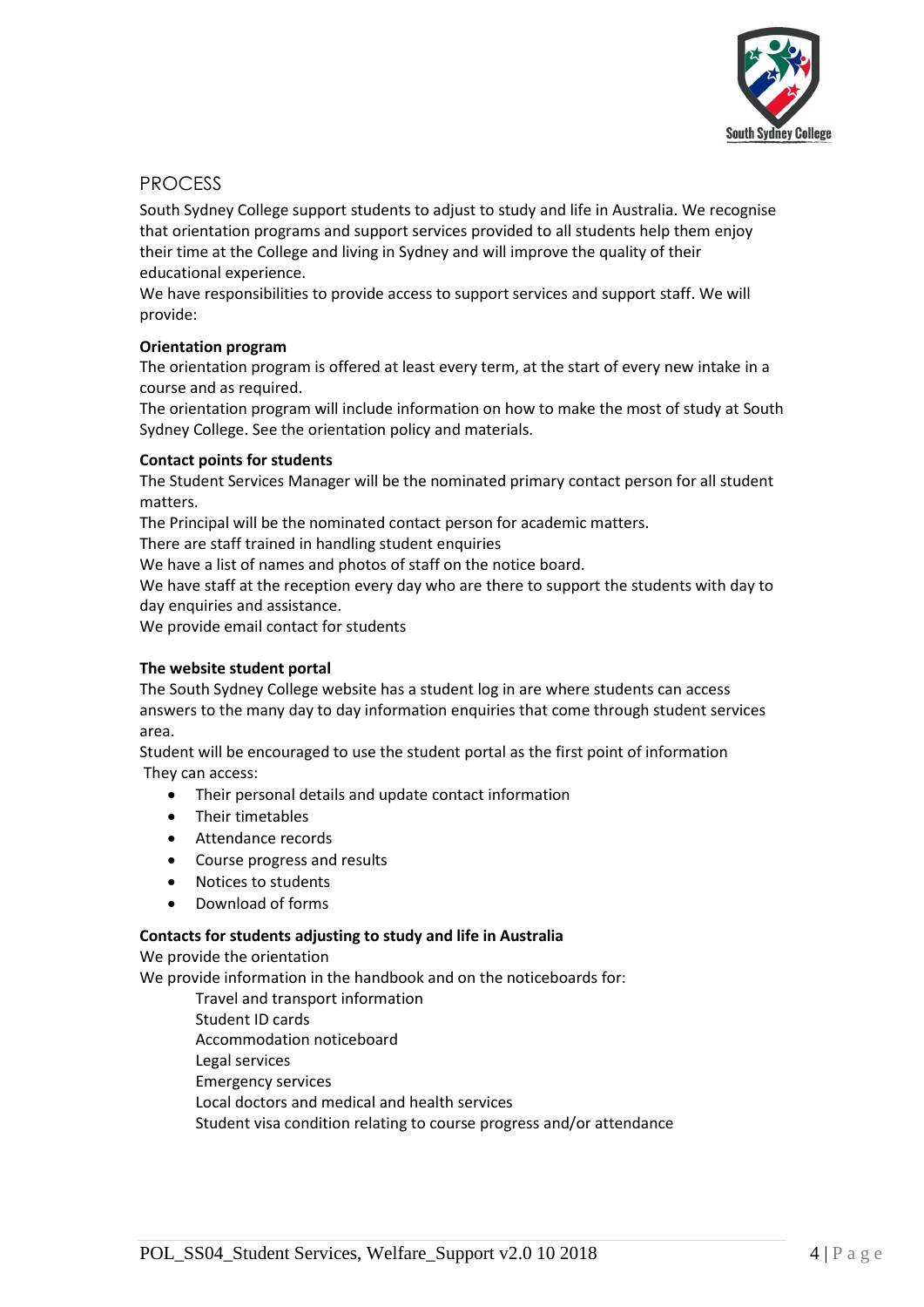

## **Academic – attendance, course progress and the intervention strategy**

The student portal provides up to date information.

Counselling on attendance, how students are coping with their studies and study skills will be the responsibility of the Trainers as the first point of contact with students. The Student Services manager and Principal monitor attendance, course progress and student support.

The SSM Manager generates reports (by exception) every month.

The Principal receives reports every month and counsels trainers and students.

The Principal works with the SSM on the intervention plans.

## **Academic - tutorial support**

Rooms and times across the week are allocated to tutorial support The noticeboard has information about tutorial support and how to book in Trainers are available at these times Students can book into tutorial sessions at no cost

Individual education support is provided at these sessions

## **Career advice**

For advice on education pathways beyond our College courses, we can offer some advice and assistance. However, more general questions will be referred to Centrelink, Austudy, the University Admission Centre, TAFE, and counselling professionals.

## **Counselling – social support and welfare**

The Student Services Manager is the point of contact and co-ordination for matters relating to general student welfare. We can also refer on for professional services if required. We will provide students with Study in Australia booklets that give extra information on how to find your way around Sydney and be a student in a new country.

We will arrange some social gatherings for the students each term.

We will not offer classes at very late hours that will create situations where young men and women have to travel alone on a bus or train. We will encourage students to travel in groups.

## **Disability**

SSC access disability before student take admission. In the application form, students are asked if they consider themselves disability, impairment or a long-term health condition. If you have a disability, relevant information is requested to establish whether you require the provision of additional services or facilities not required by students who do not have a disability.

## **If you indicated the presence of a disability, impairment or long-term condition, please select the area(s) in the following list:**

(You may indicate more than one area) Please refer to the Disability supplement for an explanation of the following disabilities.

| Hearing/deaf              | 11 |
|---------------------------|----|
| Physical                  | 12 |
| Intellectual              | 13 |
| Learning                  | 14 |
| Mental illness            | 15 |
| Acquired brain impairment | 16 |
| Vision                    | 17 |
| Medical condition         | 18 |
| ∩ther                     | 19 |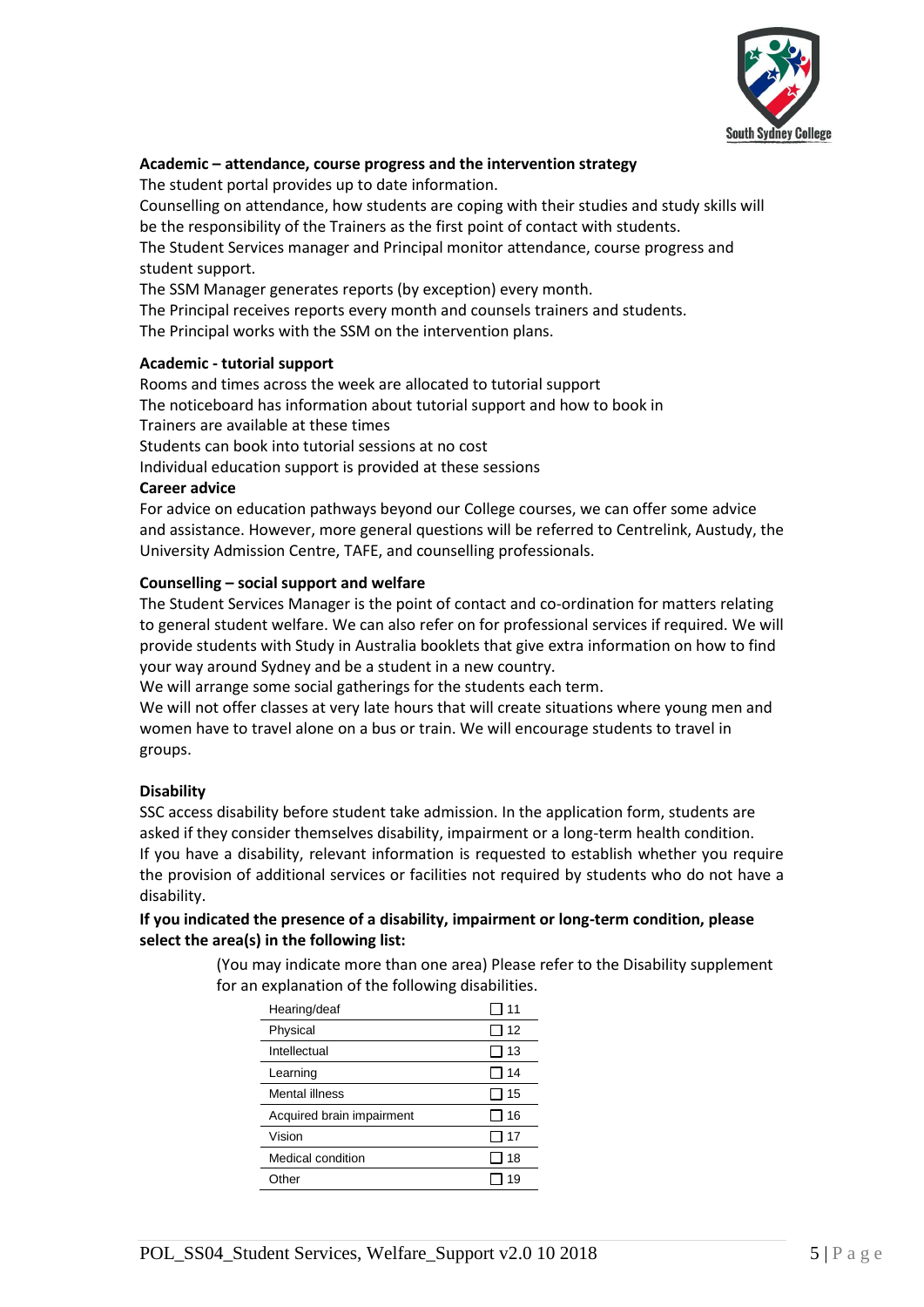

#### **Introduction**

The purpose of the Disability supplement is to provide additional information to assist with answering the disability question.

## **If you indicated the presence of a disability, impairment or long-term condition, please select the area(s) in the following list:**

Disability in this context does not include short-term disabling health conditions such as a fractured leg, influenza, or corrected physical conditions such as impaired vision managed by wearing glasses or lenses.

'11 — Hearing/deaf'

Hearing impairment is used to refer to a person who has an acquired mild, moderate, severe or profound hearing loss after learning to speak, communicates orally and maximises residual hearing with the assistance of amplification. A person who is deaf has a severe or profound hearing loss from, at, or near birth and mainly relies upon vision to communicate, whether through lip reading, gestures, cued speech, finger spelling and/or sign language.

#### '12 — Physical'

A physical disability affects the mobility or dexterity of a person and may include a total or partial loss of a part of the body. A physical disability may have existed since birth or may be the result of an accident, illness, or injury suffered later in life; for example, amputation, arthritis, cerebral palsy, multiple sclerosis, muscular dystrophy, paraplegia, quadriplegia or post-polio syndrome.

#### '13 — Intellectual'

In general, the term 'intellectual disability' is used to refer to low general intellectual functioning and difficulties in adaptive behaviour, both of which conditions were manifested before the person reached the age of 18. It may result from infection before or after birth, trauma during birth, or illness.

#### '14 — Learning'

A general term that refers to a heterogeneous group of disorders manifested by significant difficulties in the acquisition and use of listening, speaking, reading, writing, reasoning, or mathematical abilities. These disorders are intrinsic to the individual, presumed to be due to central nervous system dysfunction, and may occur across the life span. Problems in self-regulatory behaviours, social perception, and social interaction may exist with learning disabilities but do not by themselves constitute a learning disability.

#### '15 — Mental illness'

Mental illness refers to a cluster of psychological and physiological symptoms that cause a person suffering or distress and which represent a departure from a person's usual pattern and level of functioning.

#### '16 — Acquired brain impairment'

Acquired brain impairment is injury to the brain that results in deterioration in cognitive, physical, emotional or independent functioning. Acquired brain impairment can occur as a result of trauma, hypoxia, infection, tumour, accidents, violence, substance abuse, degenerative neurological diseases or stroke. These impairments may be either temporary or permanent and cause partial or total disability or psychosocial maladjustment.

#### '17 — Vision'

This covers a partial loss of sight causing difficulties in seeing, up to and including blindness. This may be present from birth or acquired as a result of disease, illness or injury.